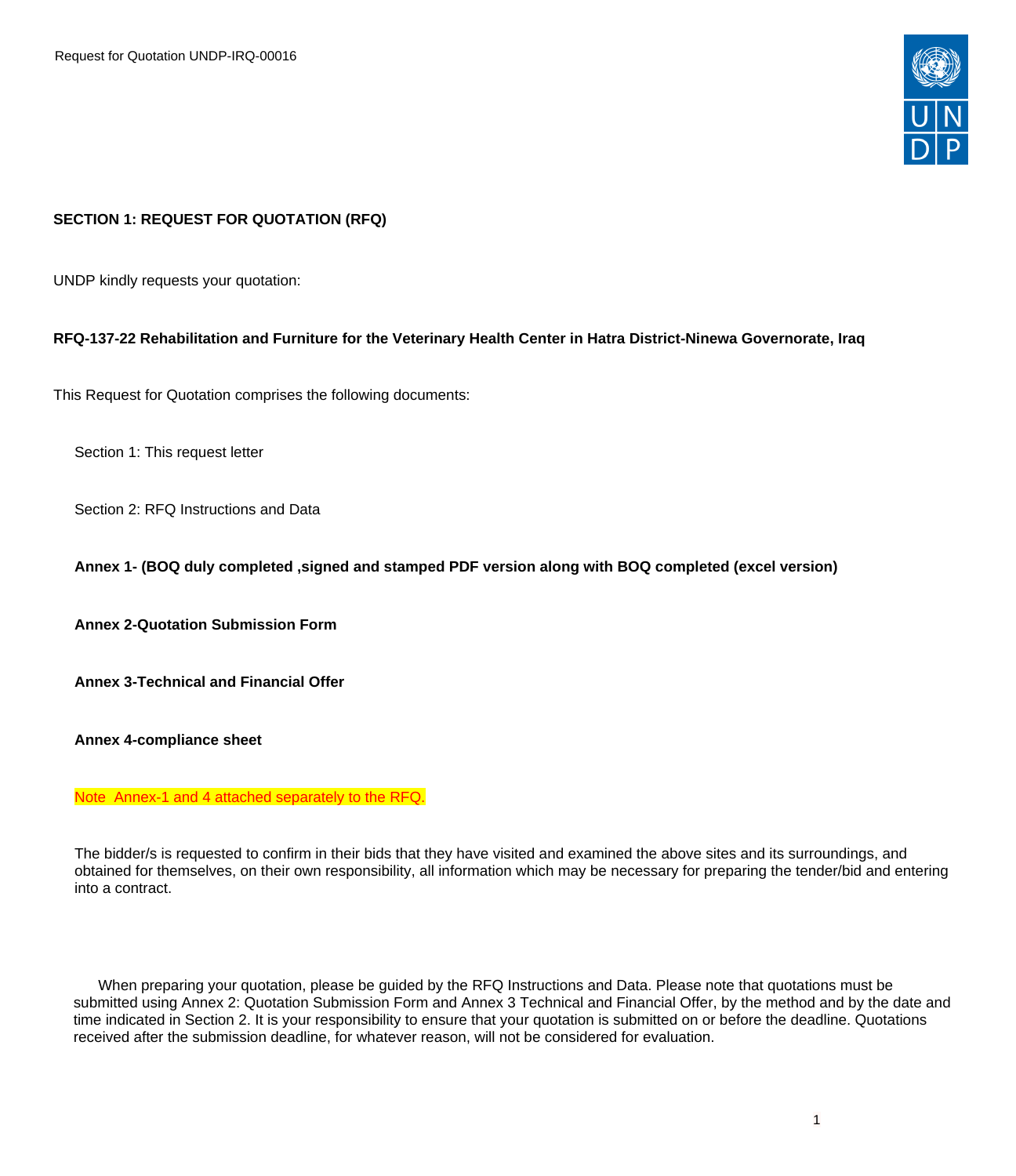

Quotations must be submitted directly in NextGenERP supplier portal following this link:<http://supplier.quantum.partneragencies.org> using the profile you may have in the portal.

Follow the instructions in the user guide to search for the tender using Negotiation ID in this document.

In case you have never registered before, follow this link to register a profile:

[https://estm.fa.em2.oraclecloud.com/fscmUI/faces/PrcPosRegisterSupplier?prcBuId=300000127715297&\\_adf.ctrl](https://estm.fa.em2.oraclecloud.com/fscmUI/faces/PrcPosRegisterSupplier?prcBuId=300000127715297&_adf.ctrl-state=azywmctp_1&_afrLoop=6329722925931702&_afrWindowMode=0&_afrWindowId=null&_afrFS=16&_afrMT=screen&_afrMFW=1042&_afrMFH=575&_afrMFDW=1280&_afrMFDH=720&_afrMFC=8&_afrMFCI=0&_afrMFM=0&_afrMFR=144&_afrMFG=0&_afrMFS=0&_afrMFO=0)[state=azywmctp\\_1&\\_afrLoop=6329722925931702&\\_afrWindowMode=0&\\_afrWindowId=null&\\_afrFS=16&\\_afrMT=screen&\\_afrMFW=104](https://estm.fa.em2.oraclecloud.com/fscmUI/faces/PrcPosRegisterSupplier?prcBuId=300000127715297&_adf.ctrl-state=azywmctp_1&_afrLoop=6329722925931702&_afrWindowMode=0&_afrWindowId=null&_afrFS=16&_afrMT=screen&_afrMFW=1042&_afrMFH=575&_afrMFDW=1280&_afrMFDH=720&_afrMFC=8&_afrMFCI=0&_afrMFM=0&_afrMFR=144&_afrMFG=0&_afrMFS=0&_afrMFO=0) [2&\\_afrMFH=575&\\_afrMFDW=1280&\\_afrMFDH=720&\\_afrMFC=8&\\_afrMFCI=0&\\_afrMFM=0&\\_afrMFR=144&\\_afrMFG=0&\\_afrMFS=0&\\_a](https://estm.fa.em2.oraclecloud.com/fscmUI/faces/PrcPosRegisterSupplier?prcBuId=300000127715297&_adf.ctrl-state=azywmctp_1&_afrLoop=6329722925931702&_afrWindowMode=0&_afrWindowId=null&_afrFS=16&_afrMT=screen&_afrMFW=1042&_afrMFH=575&_afrMFDW=1280&_afrMFDH=720&_afrMFC=8&_afrMFCI=0&_afrMFM=0&_afrMFR=144&_afrMFG=0&_afrMFS=0&_afrMFO=0) [frMFO=0](https://estm.fa.em2.oraclecloud.com/fscmUI/faces/PrcPosRegisterSupplier?prcBuId=300000127715297&_adf.ctrl-state=azywmctp_1&_afrLoop=6329722925931702&_afrWindowMode=0&_afrWindowId=null&_afrFS=16&_afrMT=screen&_afrMFW=1042&_afrMFH=575&_afrMFDW=1280&_afrMFDH=720&_afrMFC=8&_afrMFCI=0&_afrMFM=0&_afrMFR=144&_afrMFG=0&_afrMFS=0&_afrMFO=0)

Do not create a new profile if you already have one. Use the forgotten password feature in case you do not remember the password or the username from previous registration.

Thank you and we look forward to receiving your quotations.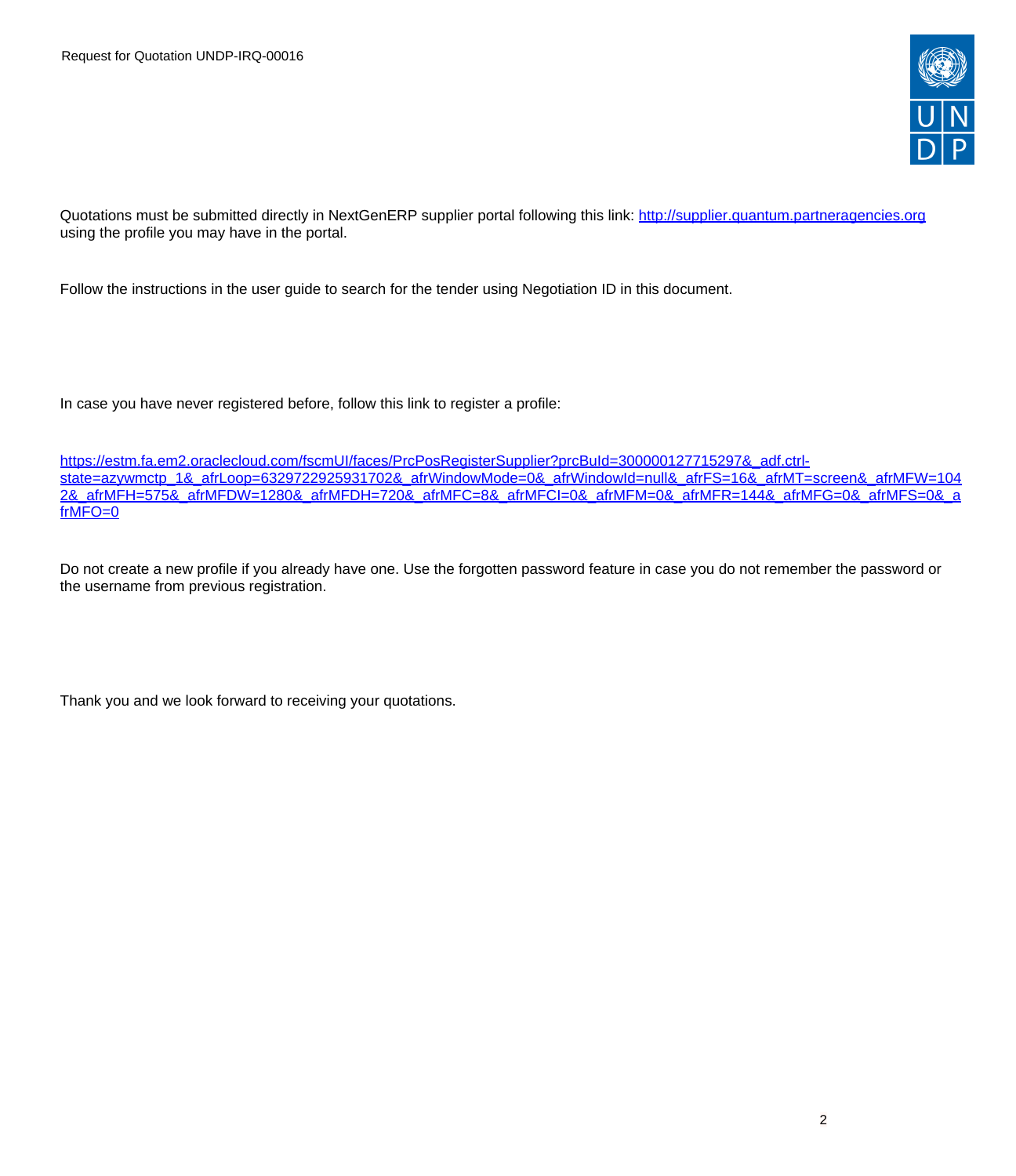

**Tender Overview** Rehabilitation and Furniture for the Veterinary Health Center in Hatra District-Ninewa Governorate,Iraq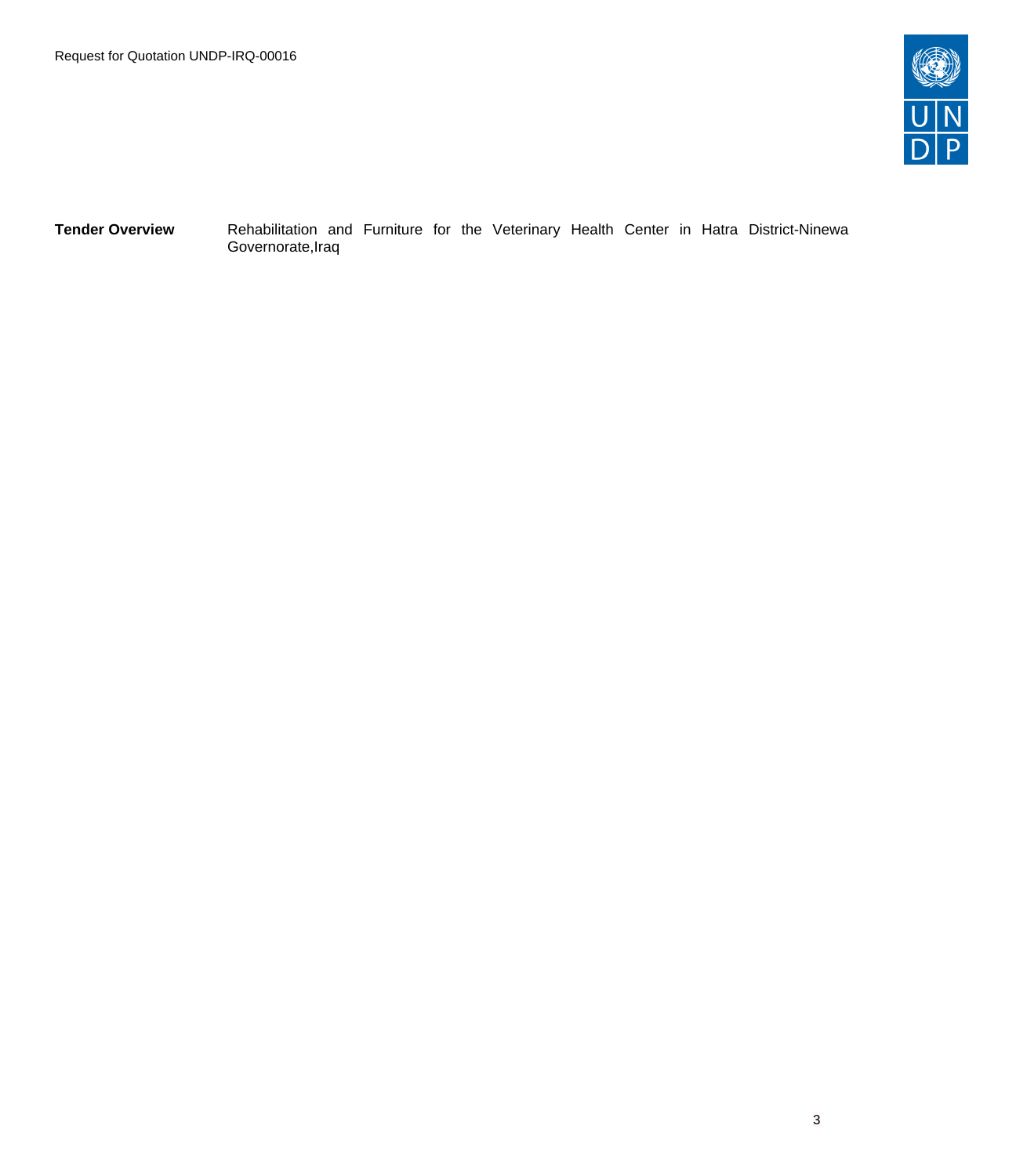

# **Table of Contents**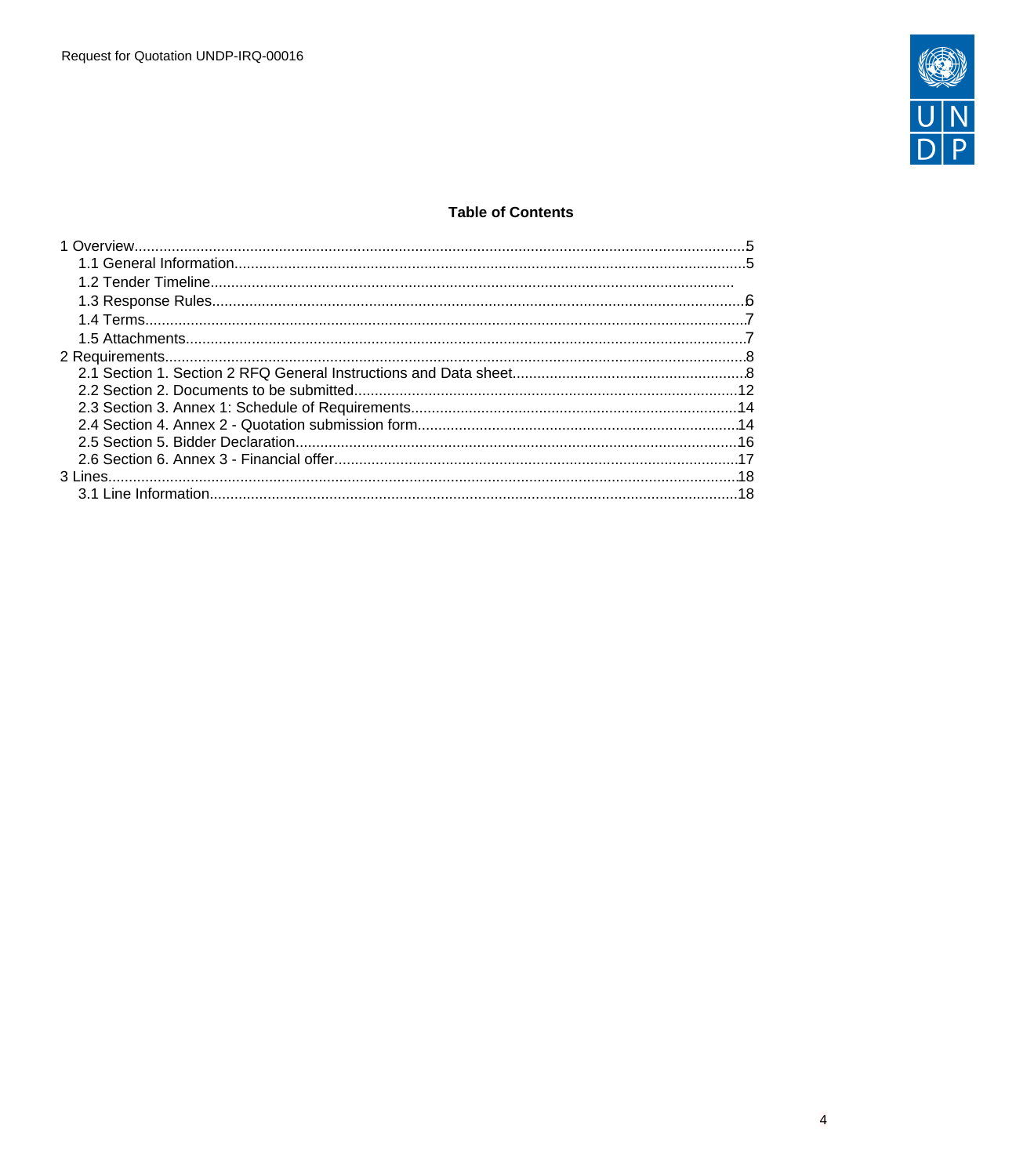

<span id="page-4-0"></span>**1 Overview**

# <span id="page-4-1"></span>**1.1 General Information**

**Title** RFQ-137-22

**Contact Point** Hoshang Abdalrahman

**Outcome**

**E-Mail** hoshang.abdalrahman@undp.org

**Reference Number** RFQ-137-22 **Beneficiary Country** Iraq

#### **Introduction Rehabilitation and Furniture for the Veterinary Health Center in Hatra District-Ninewa Governorate**

# **1. PROJECT BACKGROUND**

a. **Project description:** The objective of the rehabilitation of this Veterinary Health center is to raise the health levels of the animals in in Southwest of Mosul. The building is owned and operated by Dept. Of Directorate of Agriculture Ninewa Governorate.

- b. **Direct and indirect beneficiaries:** Hatra district along its villages and surrounding areas.
	- a. Direct beneficiaries: 20 employees

b. Indirect beneficiaries: 250 families of around 2,000 citizens (1,200 male and 800 female).

c. **Impact after completion:** The impact after completion is to raise the health levels for the domestic animals in Hatrah Dist. and villages around Hatra, approximately 75,000 sheep, 500 Oxon, and 500 cattle.

# **2. LOCATION**

The project is in Hatra, southwest of Mosul Coordinates GPS 35.57330, 42.72695

# **3. BUILDING DESCRIPTION**

The building consists in one story of about 1200 m<sup>2</sup>, divided in two building one for the health center and other for doctor house and these buildings consist of twelve rooms. There is also, one manger room, two bathroom and four management offices.

# **4. DESCRIPTION OF THE DAMAGE**

The Veterinary Center has been affected by gunfire and several explosions. Internally approx. 50% of the doors have been damaged, sanitation units and pipes are blocked by solid wastes, the gypsum plaster for the second floor damage because the roof of building without roofing system, so would also expect the water supply network and sewerage net also to be damaged, Most of the limestone for the building was damage , the walk ways around building was settlement , Electrical items have been looted or damaged so all will need replacing from boards, cables, fans to lighting.

# **5. WORKS ON BRIEF**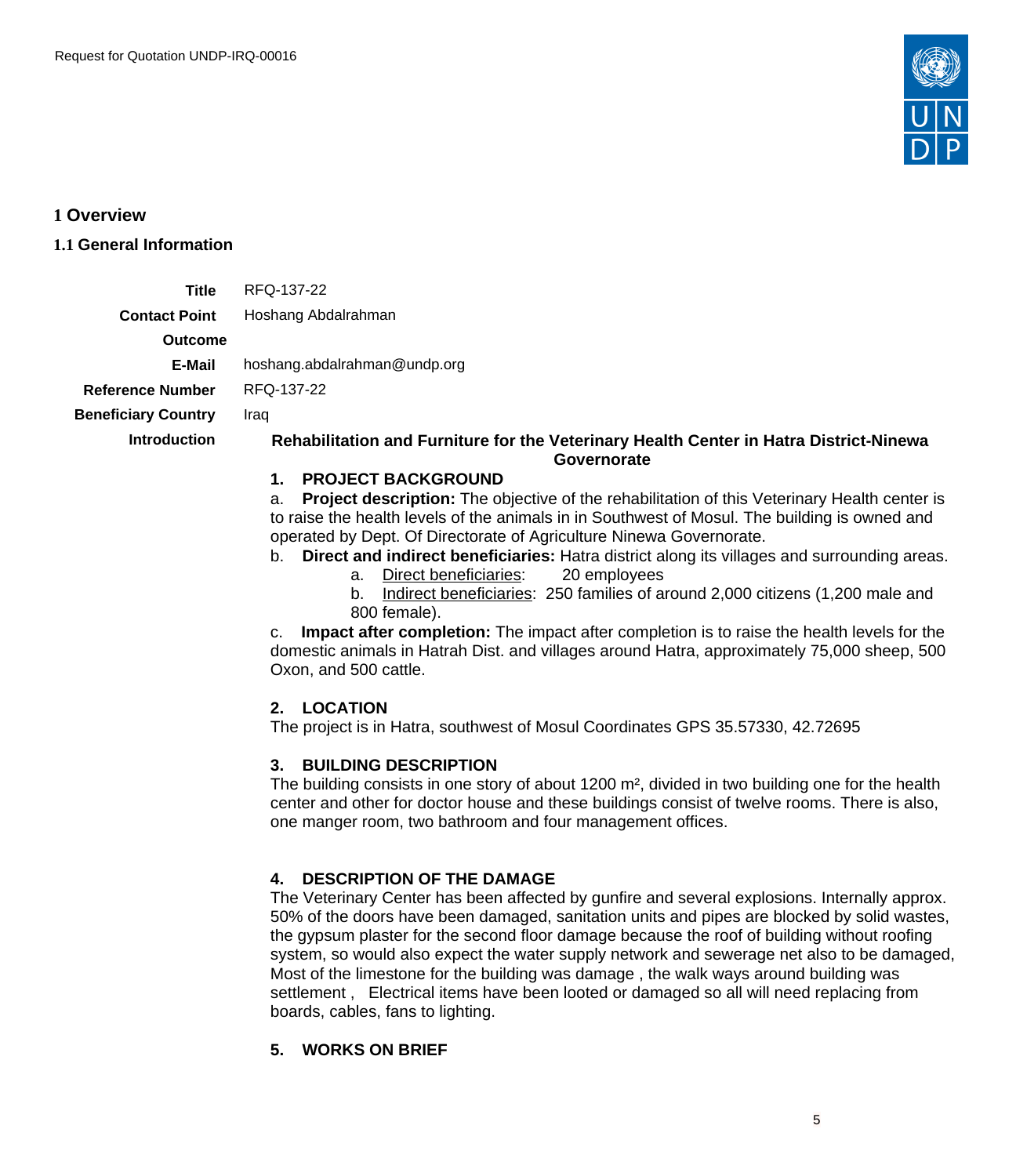

The rehabilitation work includes civil, sanitary, and electrical works.

The civil part of the works includes but not limited to site preparation, masonry works, gypsum plastering, painting, handrail, tiling sanitary walls, steel doors, clear glass, expansion joints and suspended ceiling as indicated on the BoQ.

The sanitary works includes but not limited to water tank installation, wash basin, mixer taps, taps, refurbishment of sewerage pipes and water pump as indicated on the BoQ.

• The electrical works includes but not limited to main distribution board, sub distribution boards, circuit and power cable, ceiling fan, fluorescent fixture, switches, brackets, outdoor lighting, and electrical water boiler as indicated on the BoQ.

# **6. DURATION OF THE PROJECT**

60 Calendar days

Interested suppliers must submit their offer directly in the system as instructed in the solicitation document, following the instructions in the available user guide. if you have an account, log in in this link: [http://supplier.](http://supplier.nextgenerp.partneragencies.org/) [nextgenerp.partneragencies.org/](http://supplier.nextgenerp.partneragencies.org/) using your username and password. User the forgotten password/username feature if you do not remember them. If you do not have an account already, you can register one following this link: [https://estm.fa.em2.oraclecloud.com/fscmUI/faces/PrcPosRegisterSupplier?](https://estm.fa.em2.oraclecloud.com/fscmUI/faces/PrcPosRegisterSupplier?prcBuId=300000127715271) [prcBuId=300000127715271](https://estm.fa.em2.oraclecloud.com/fscmUI/faces/PrcPosRegisterSupplier?prcBuId=300000127715271).

Search for the specific tender using search filters and subscribe to the tender in order to get notifications in case of amendments of the tender document. If you need support with the online system, you can contact the contact details of this tender as indicated in the solicitation document.

UNDP-IRAQ

**1.2 Tender Timeline**

**Preview Date Open Date** 26/04/22 07:27 AM **Close Date** 10/05/22 18:00 PM **Estimated Award Date** 2022-07-01T18:00:00.000+00:00

**Time Zone** Coordinated Universal Time

# <span id="page-5-0"></span>**1.3 Response Rules**

This negotiation is governed by all the rules displayed below.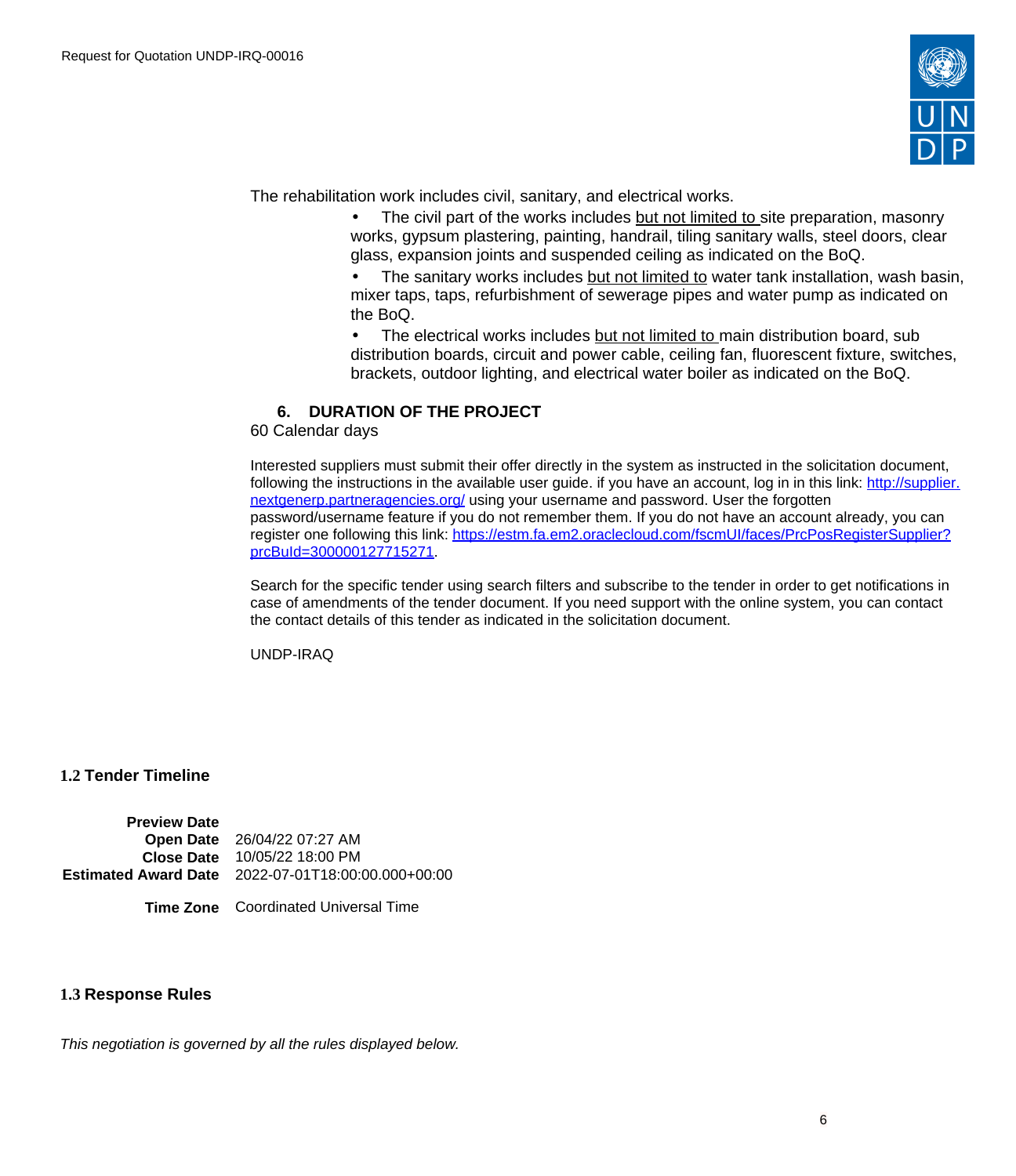

|   | Rule                                                     |
|---|----------------------------------------------------------|
|   | Negotiation is restricted to invited suppliers           |
|   | Suppliers are allowed to respond to selected lines       |
|   | Suppliers are allowed to provide multiple responses      |
| M | Suppliers are allowed to revise their submitted response |

# <span id="page-6-0"></span>**1.4 Terms**

**Negotiation Currency** USD ()

# <span id="page-6-1"></span>**1.5 Attachments**

| <b>File Name or URL</b>        | <b>Type</b> | <b>Description</b>                              |
|--------------------------------|-------------|-------------------------------------------------|
| SoW.docx                       | File        | SoW                                             |
| Annex-2.docx                   | File        | Annex-2                                         |
| Annex-1-BOQ.xlsx               | File        | Annex-1-BOQ                                     |
| DWG.zip                        | File        | <b>DWG</b>                                      |
| Annex-Furniture.docx           | File        | Annex-Furniture                                 |
| Annex-3-TECHNICAL AND FINANCIA | File        | Annex-3-TECHNICAL AND FINANCIAL<br><b>OFFER</b> |
| Annex-4-complaiance sheet.docx | File        | Annex-4-complaiance sheet                       |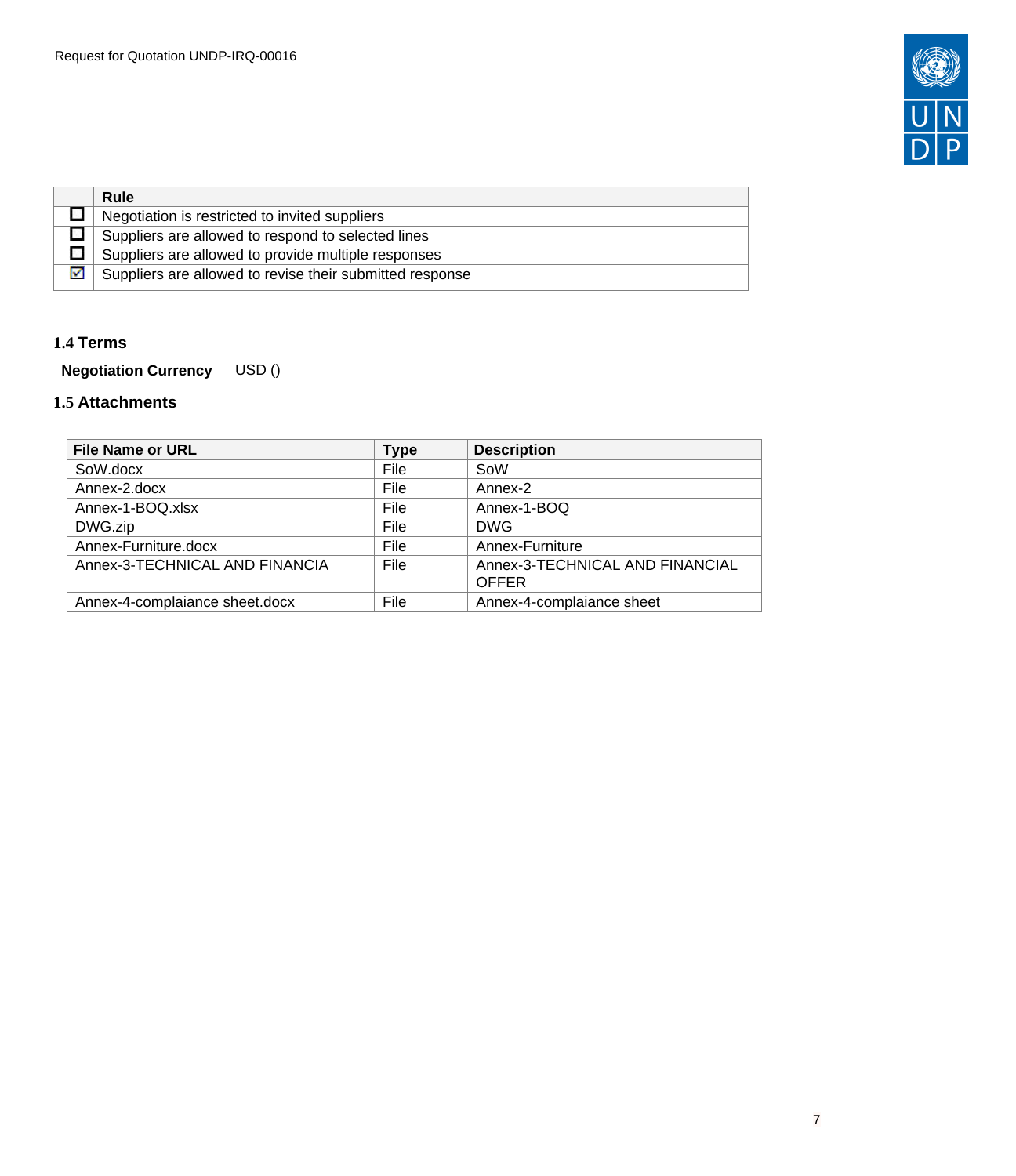

# <span id="page-7-0"></span>**2 Requirements**

\*Response is required

Dear Supplier,

Please review carefully the requirements and questions in this section. Provide answers as required and upload supporting documents when requested so.

# <span id="page-7-1"></span>**2.1 Section 1. Section 2 RFQ General Instructions and Data sheet**

#### 1. **Introduction**

Bidders shall adhere to all the requirements of this RFQ, including any amendments made in writing by UNDP. This RFQ is conducted in accordance with the UNDP Programme and Operations Policies and [Procedures \(POPP\) on Contracts and Procurement](https://popp.undp.org/SitePages/POPPBSUnit.aspx?TermID=254a9f96-b883-476a-8ef8-e81f93a2b38d&Menu=BusinessUnit) and with the provision in the General Instructions to Bidders in the document herewith attached.

Any Bid submitted will be regarded as an offer by the Bidder and does not constitute or imply the acceptance of the Bid by UNDP. UNDP is under no obligation to award a contract to any Bidder as a result of this RFQ.

UNDP reserves the right to cancel the procurement process at any stage without any liability of any kind for UNDP, upon notice to the bidders or cancellation of the tender in the online portal.

#### Attachments:

| File Name or URL        | vpe  | <b>Description</b>                  |
|-------------------------|------|-------------------------------------|
| ∣ RFQ General           | File | RFQ General Instructions to Bidders |
| Instructions to Bidders |      |                                     |

### 2. **General Conditions of Contract**

Any Purchase Order or contract that will be issued as a result of this RFQ shall be subject to one of the General Conditions of Contract below as applicable in each case specified in the Requirements section

Applicable GTC:

☐ General Terms and Conditions for Works Applicable Terms and Conditions and other provisions are available at UNDP/How-we-buy

#### 3. **Special Conditions of Contract**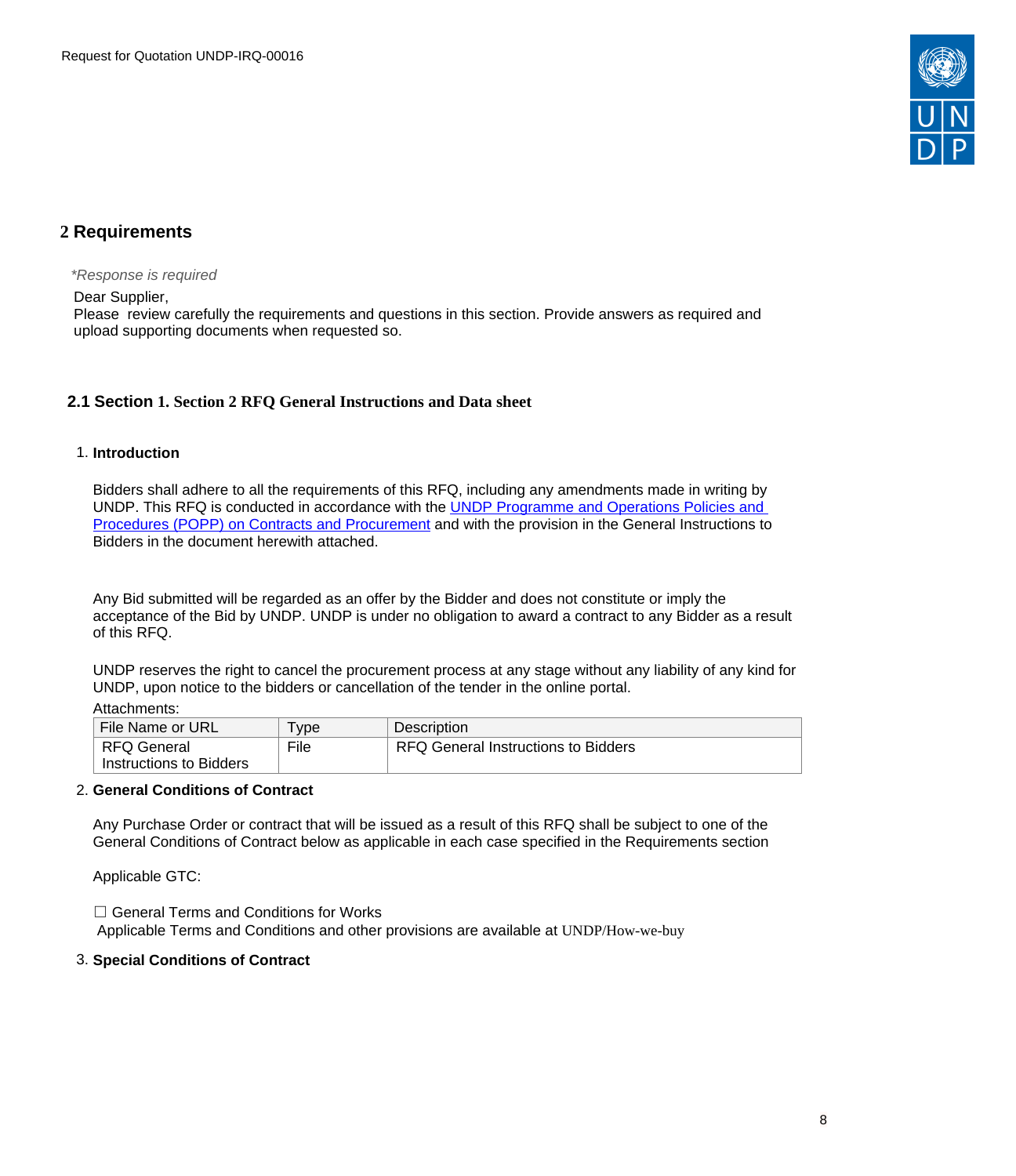

Liquidated Damages will imposed; percentage of contract price per day of delay:**0.5%**Max. number of days of delay **30 Calendar days**, after which UNDP may terminate the contract.

### 4. **Duties and taxes**

Article II, Section 7, of the Convention on the Privileges and Immunities provides, inter alia, that the United Nations, including UNDP as a subsidiary organ of the General Assembly of the United Nations, is exempt from all direct taxes, except charges for public utility services, and is exempt from customs restrictions, duties, and charges of a similar nature in respect of articles imported or exported for its official use. All quotations shall be submitted net of any direct taxes and any other taxes and duties, unless otherwise specified below:

All prices must:

 $\boxtimes$  be inclusive of VAT and other applicable indirect taxes

# 5. **Language of quotation**

Quotation must be in English

Including documentation including catalogues, instructions and operating manuals.

#### 6. **Payment Terms**

| SN | <b>Item / Description / Milestone</b>                                                                                                        | <b>Payment Portion</b>                                                                                                              |
|----|----------------------------------------------------------------------------------------------------------------------------------------------|-------------------------------------------------------------------------------------------------------------------------------------|
|    | Payment will be processed periodically based on<br>measurements of completed works certified by the<br>supervisor engineer in line with BoQ; | Periodic/Monthly payments of completed works at the<br>completion rate, not exceeding in total the entire<br>100% value of contract |

#### 7. **Conditions for Release of Payment**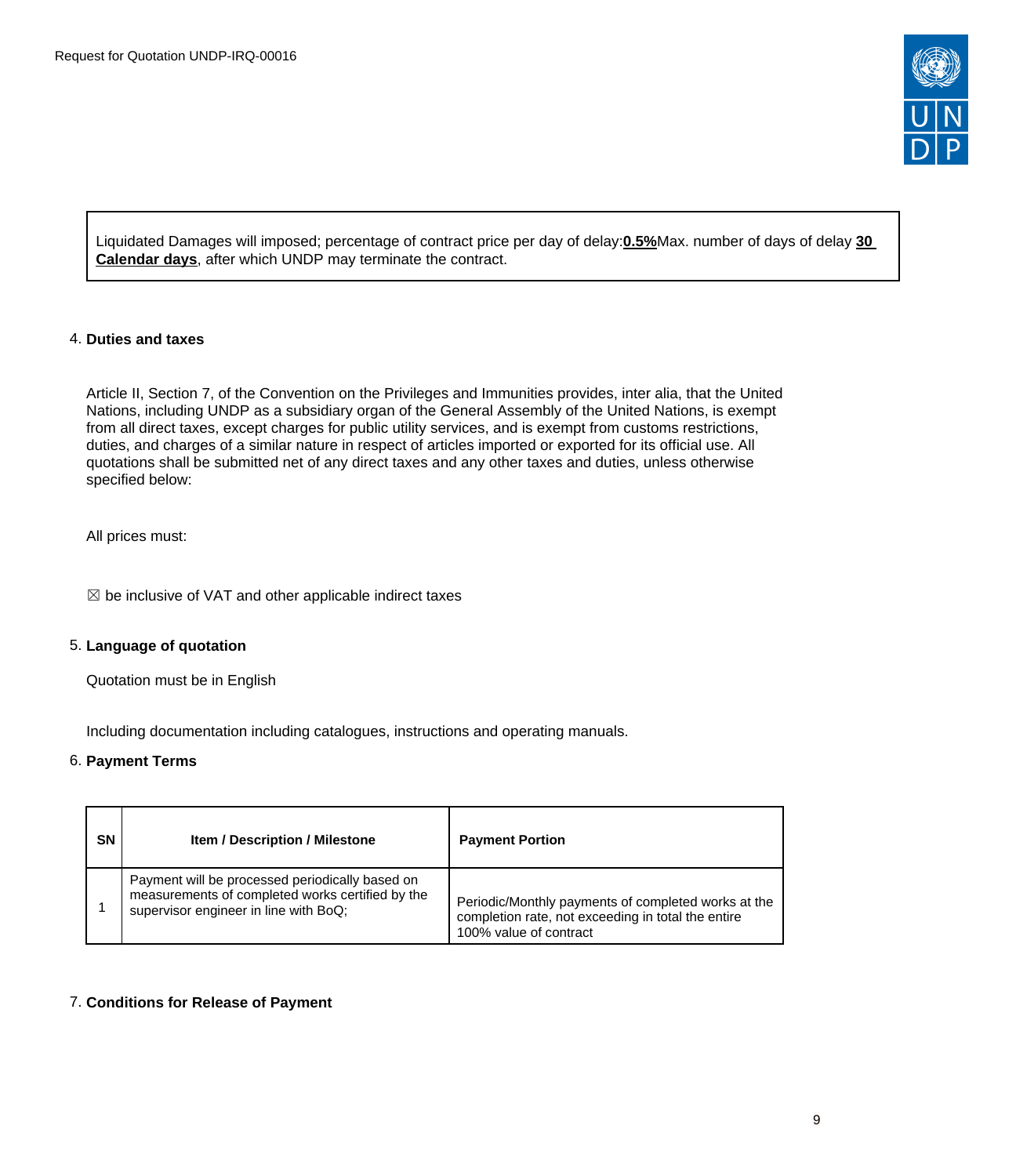

☒ Written Acceptance of Goods, Services and Works, based on full compliance with RFQ requirements

### 8. **Clarifications**

Requests for clarification from bidders will not be accepted any later than 4 days before the submission deadline days before the submission deadline.

Responses to request for clarification will be communicated prior to deadline of submission by RFQ focal point :

Hoshang Abdalrahman

Procurement Associate

hoshang.abdalrahman@undp.org

Target: 2022-05-03T00:00:00.000+00:00

#### 9.

⊠The Contract or Purchase Order will be awarded to the lowest price substantially compliant offer

#### 10. **Evaluation criteria:**

☒Full compliance with the technical requirements of the BOQs .

☒Minimum of 2 Similar contracts for **Rehabilitation/Renovation/ Reconstruction** projects implemented during the last 7 years.

Minimum of one project successfully completed amounting **US\$ 50,000**/- or above;

(For JV/Consortium/Association, all Parties cumulatively should meet requirement).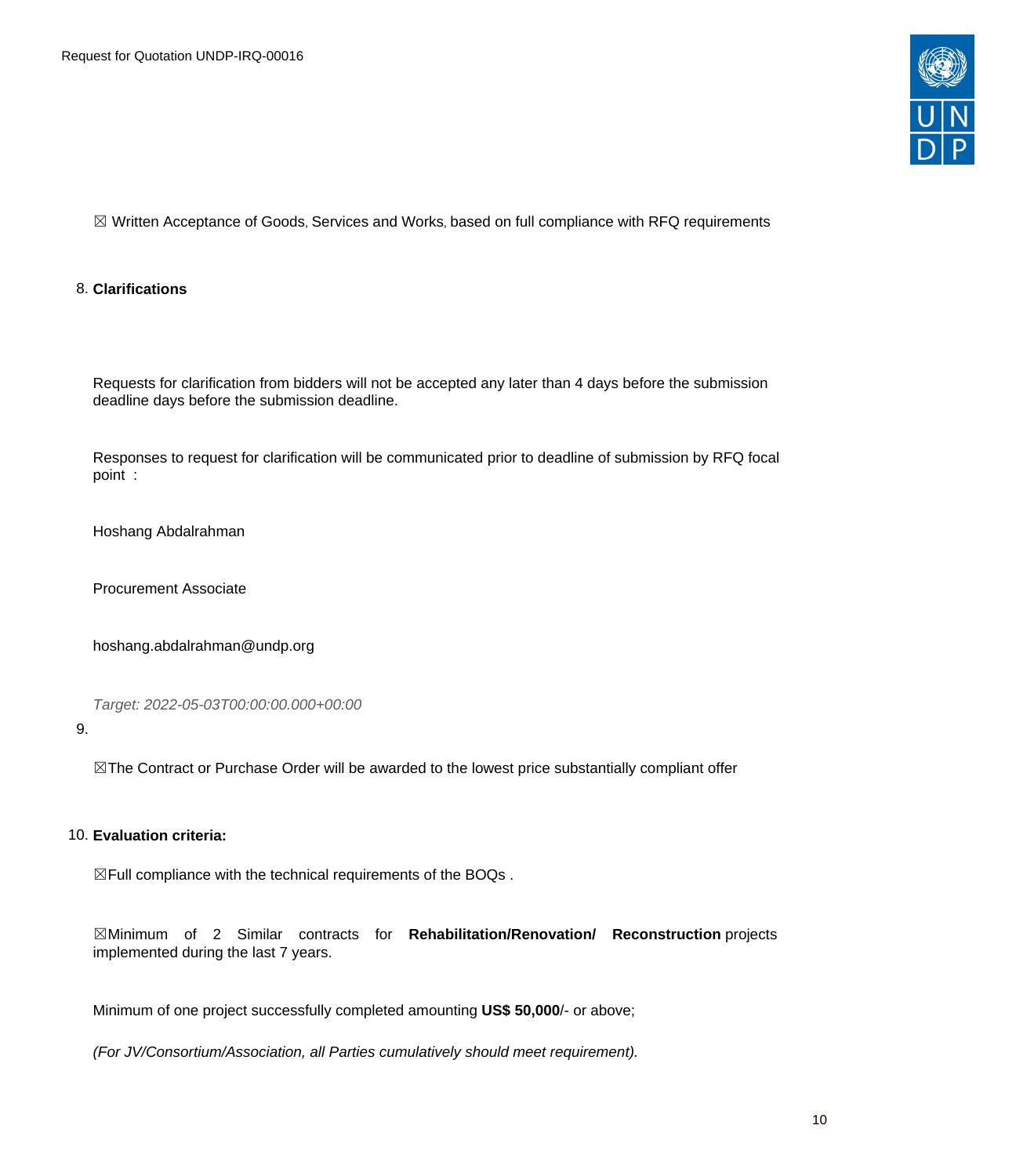

#### Note: In case of JV the Lead Party shall meet the requirement of minimum 1 project similar in nature.

The lead partner must meet the minimum requirement of one project successfully completed amounting of **US\$50,000.**

☒ Minimum annual turnover of **US\$70,000** in any single year for the last 5 years (2016, 2017,2018 ,2019 and 2020) The bidders having completed certified audited financial statement for 2021 can also submit the report which will be considered for evaluation.

 $\boxtimes$  Compliance with the delivery terms and conditions/completion deadline set by UNDP and appropriateness of the Implementation Timetable for **60 Calendar Days.**

 $\boxtimes$  Warranty on the supplied items for 1 Year start after the reception and acceptance of the items;

#### 11. **Eligibility**

A vendor who will be engaged by UNDP may not be suspended, debarred, or otherwise identified as ineligible by any UN Organization or the World Bank Group or any other international Organization. Vendors are therefore required to disclose to UNDP whether they are subject to any sanction or temporary suspension imposed by these organizations. Failure to do so may result in termination of any contract or PO subsequently issued to the vendor by UNDP.

It is the Bidder's responsibility to ensure that its employees, joint venture members, sub-contractors, service providers, suppliers and/or their employees meet the eligibility requirements as established by UNDP.

Bidders must have the legal capacity to enter a binding contract with UNDP and to deliver in the country, or through an authorized representative.

#### 12. **Type of Contract to be awarded**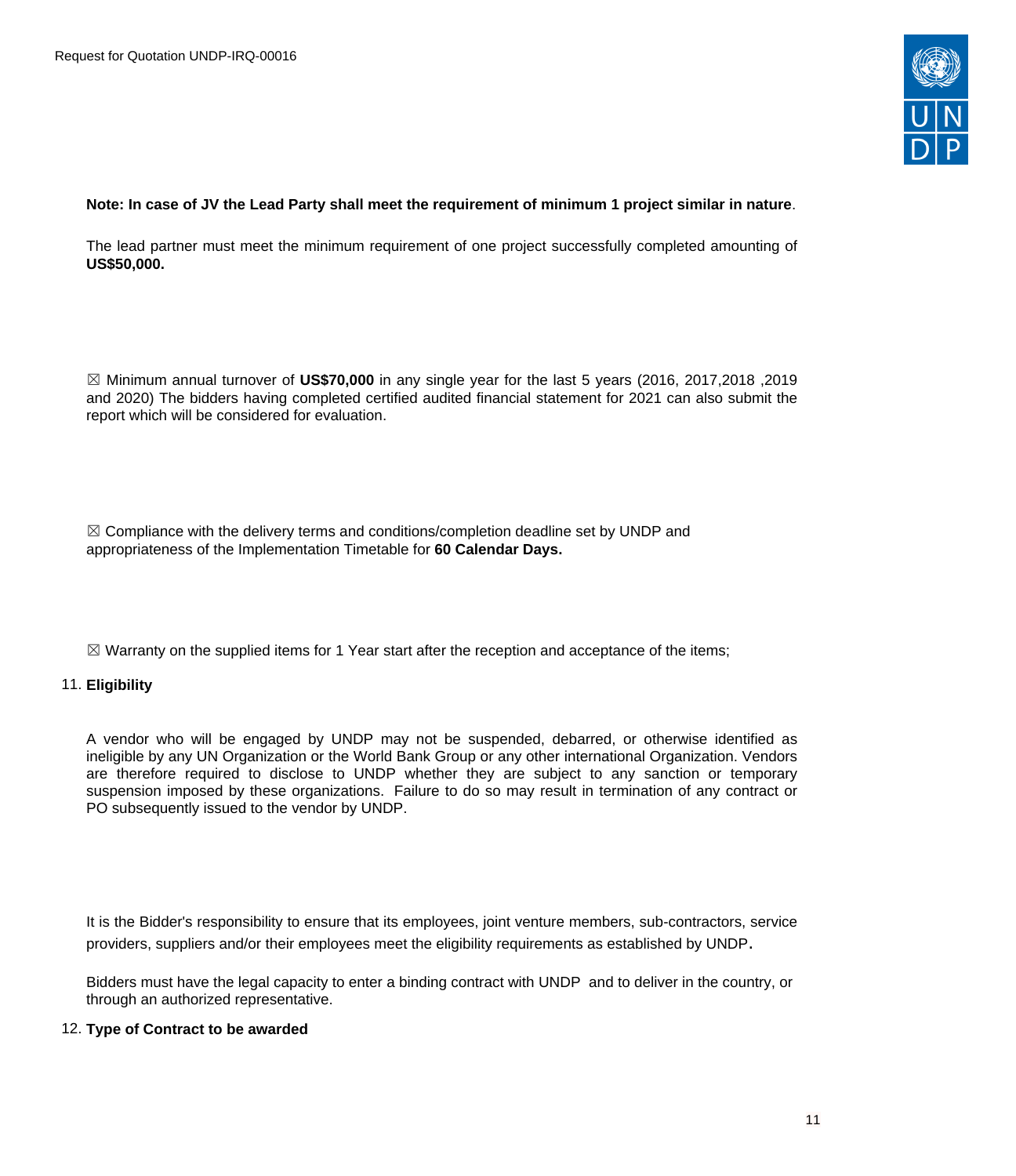

**⊠[Contract Face Sheet](https://popp.undp.org/_layouts/15/WopiFrame.aspx?sourcedoc=/UNDP_POPP_DOCUMENT_LIBRARY/Public/PSU_General%20Considerations%20of%20Contracting_Contract%20Face%20Sheet%20(Goods%20and-or%20Services)%20UNDP%20-%20Sept%202017.doc&action=default) (Goods and-or Services)** 

# Contract for services

# 13. **1-July-2022**

Target: 2022-07-01T00:00:00.000+00:00

# <span id="page-11-0"></span>**2.2 Section 2. Documents to be submitted**

#### \*1. **Registration Certificate**

Have you provided a copy of your company registration certificates? Target: Yes

\*2. Have you submitted **Company Profile**, including printed brochures and product catalogues relevant to the goods/services being procured?

Target: Yes

# \*3. **List of recent projects**

Have you provided **List and value of projects performed for the last 7** years plus client's contact details who may be contacted for further information on those contracts?

Target: Yes

#### \*4. **List of ongoing projects with UNDP and other national/multi-national org.**

Have you provided a list of ongoing projects, and their values, with UNDP and other national or multinational organizations, including contact details of clients and current completion ratio of each project?

#### \*5. **Offer validity**

Confirm validity of your offer from deadline of RFQ.

#### Target: At least 120 days

- \*6. Have you submitted **Annex 1- (BOQ duly completed ,signed and stamped PDF version along with BOQ completed (excel version) along with annex2 ,3 and 4?** Target: Yes
- \*7. have you summitted **Annex 2-Quotation Submission Form?** Target: Yes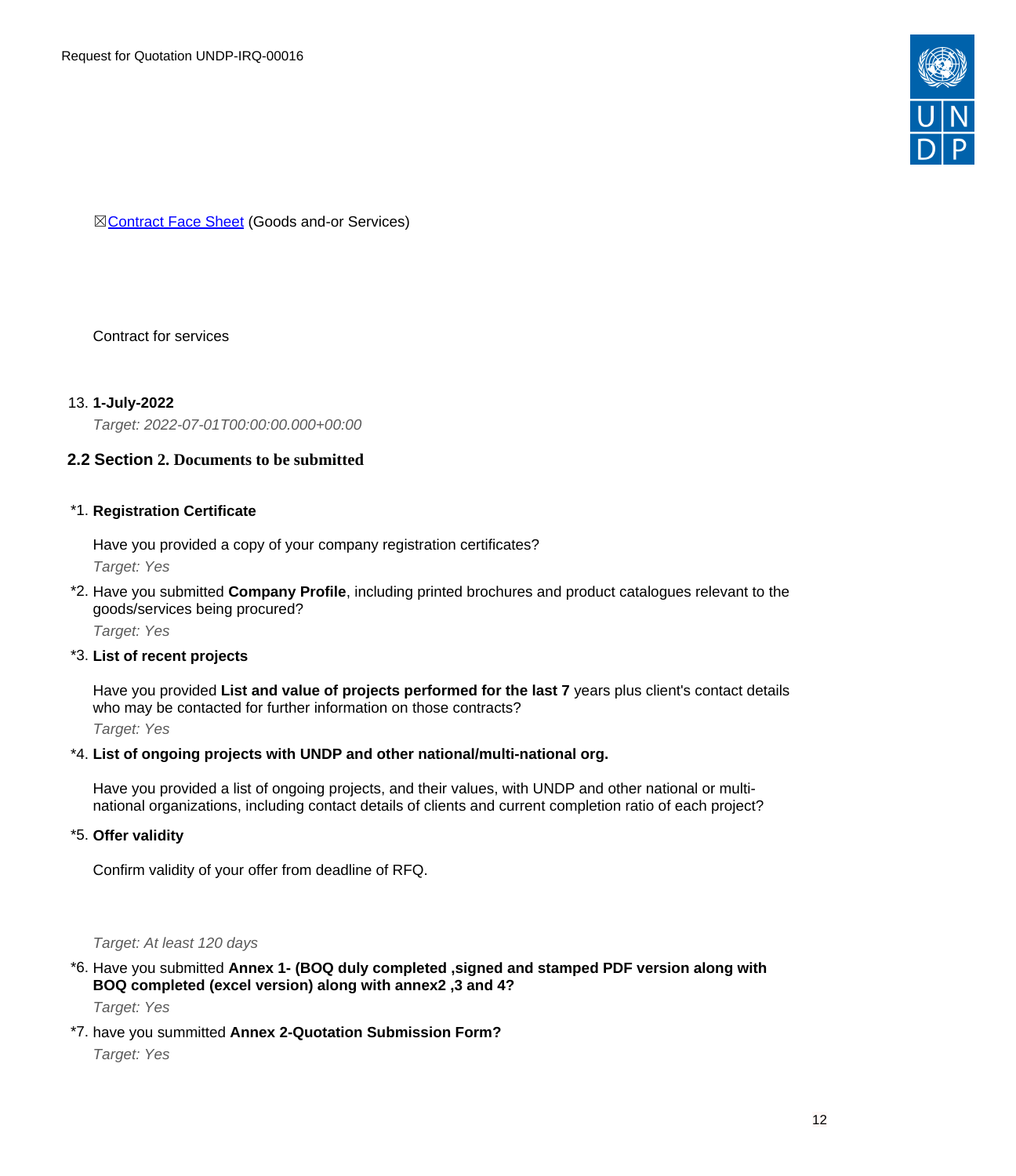

\*8.

**Have you submitted List and value of projects performed for the last 7** years plus client's contact details who may be contacted for further information on those contracts;

#### Target: Yes

\*9. **Have you submitted Implementation Plan/Timetable** (Time Table-Gantt Chart) **for 60 Calendar Days** (must indicating detailed list of tasks, duration, and allocated resources per task as per the requirement).? Target: Yes

\*10.

**Have you submitted List and value of ongoing Projects** with UNDP and other national/multi-national organization with contact details of clients and current completion ratio of each ongoing project?

Target: Yes

- \*11. Have you submitted the **CVs** of the below key personnel:
	- One Qualified Civil Engineer A minimum of 5 years' work experience in the rehabilitation/construction works. Should have a Degree in Civil Engineering. CV should be attached.
	- One Qualified Electrical Engineer: A minimum of 5 years' work experience in the Electrical Engineering field. Should have a Degree in Electrical Engineering. CV should be attached.
	- One QA/QC Engineer, A minimum of 5 years' work experience in the quality assurance and quality control field. Should have a Degree Engineering. CV should be attached.
	- One HS&E officer, A minimum of 5 years' work experience in the HS&E field. CV should be attached.
	- One Land Surveyor , A minimum of 3 years' work experience in the surveying field. CV should be attached.

# **please combine the CVs in one zip folder**

Target: Yes

\*12. **Have you submitted Declaration of Warranty on services and equipment part of BOQs for 1 Year**; Target: Yes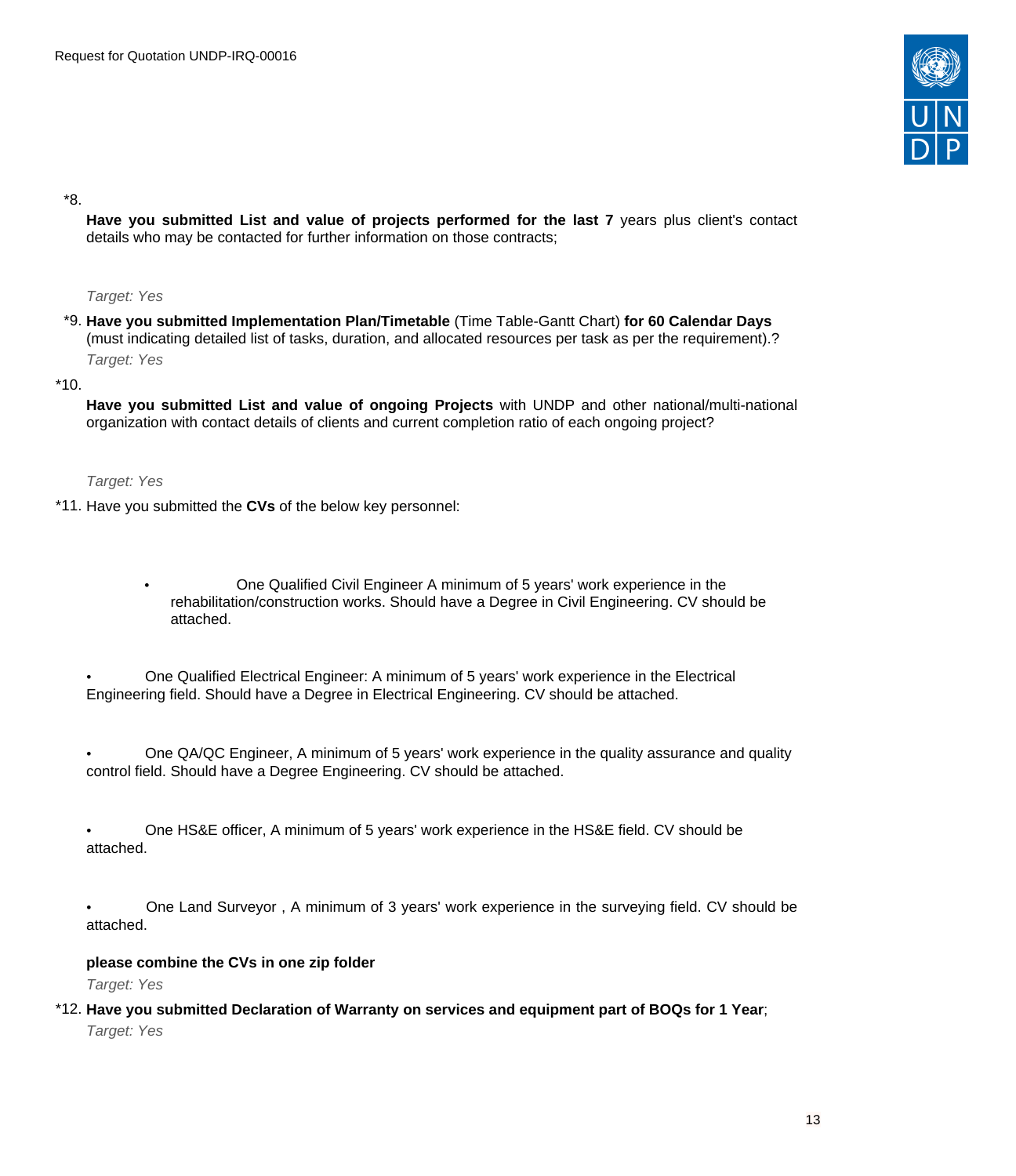

# \*13. **Have you Statement of satisfactory Performance** (Certificates) from the top 2 clients in terms of Contract value in similar field (**Rehabilitation, Reconstruction and Renovation works**) Target: Yes

# <span id="page-13-0"></span>**2.3 Section 3. Annex 1: Schedule of Requirements**

#### \*1. **Compliance with technical requirements**

Please confirm whether you comply with technical requirements. Indicate per each line if complying fully and state if any deviations. Upload the full document as per template provided and add additonal technical documentation as needed.

#### \*2. **Delivery time**

Confirm that you meet the required delivery time as indicated below in calendar days from the contract signature. Provide a delivery plan indiacating how many days per each of the key milestones.

Response attachments are optional*.*

#### \*3. **Delivery INCOTERMS**

Please confirm acceptance of the INCOTERMS as indicated in the Portal.

## \*4. **Exact address of delivery location**

Accept to deliver to the address(es) and locations indiacted in the RFQ herewith:

# **LOCATION**

The project is in Hatra, southwest of Mosul Coordinates GPS 35.57330, 42.72695

# \*5. **Packing requirements**

Confirm compliance with packing requirements as indicated in the RFQ.

#### \*6. **Training on operations and maintenance**

Confirm compliance with requirement for training on operations and maintenance as specified in the RFQ. Upload training and maintenance plan as needed.

# \*7. **Warranty period**

Confirm acceptance of the warranty period as required in the RFQ. Upload warranty document if applicable.

#### \*8. **After-sales services and local service support**

Confirm compliance with after-sales services and local service support requirements as indicated in the RFQ. Upload plan and details as applicable.

# <span id="page-13-1"></span>**2.4 Section 4. Annex 2 - Quotation submission form**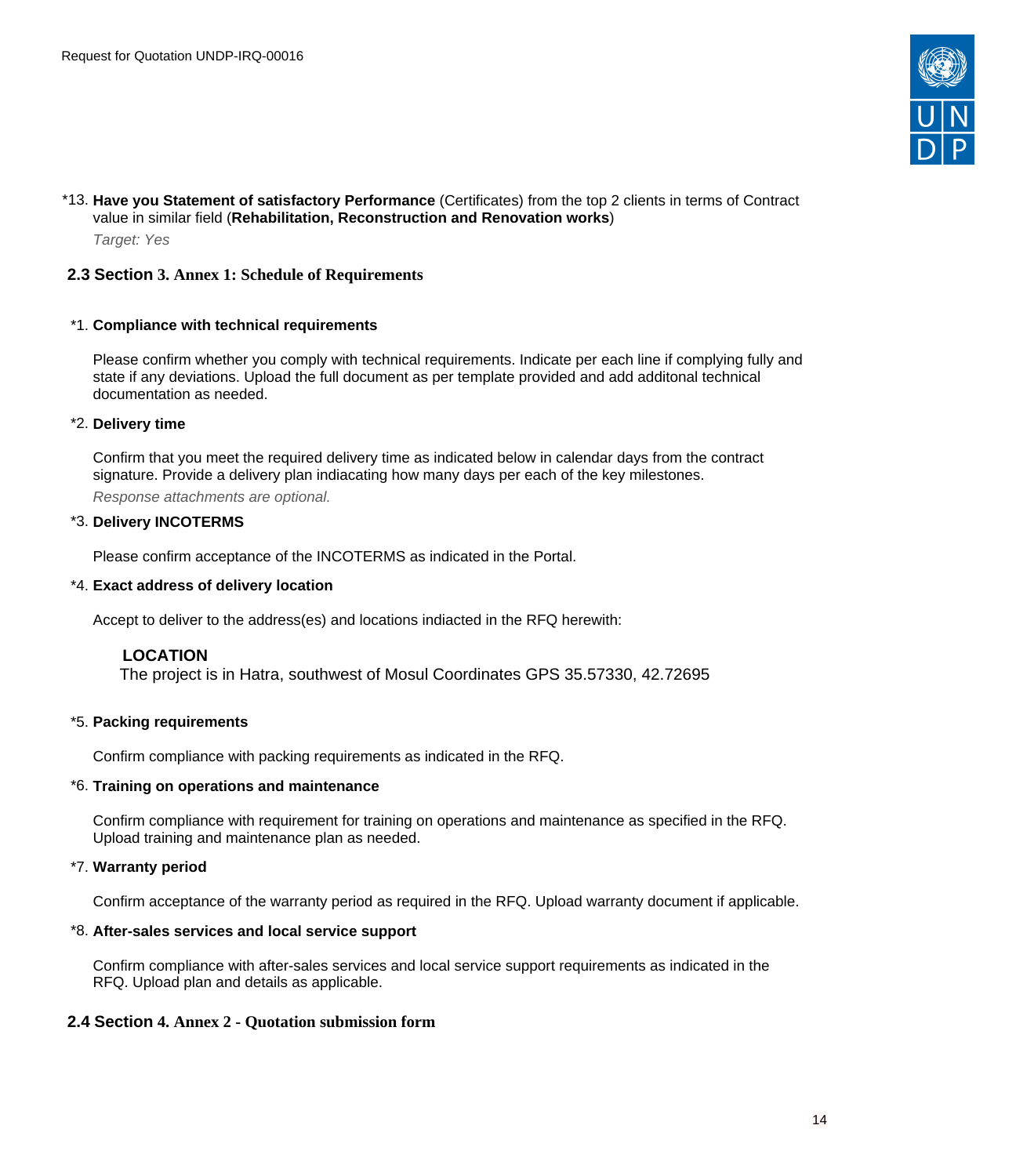

# \*1. **Legal name of bidder or Lead entity**

Provide the legal name of the bidder, or the Lead Entity in case of JVs Response attachments are optional*.*

## \*2. **Legal Address**

Provide the legal address of the bidder Response attachments are optional*.*

# \*3. **Registration year**

Provide the registration year of the company

# \*4. **Legal structure**

Choose the applicable legal structure from the options below.

#### \*5. **UNGM registration**

Are you a UNGM registered vendor? If yes, provide UNGM number in the comments box

#### \*6. **ISO 9000 or equivalent**

Do you possess an ISO 9000 certificate or equivalent? If yes, upload a copy.

#### \*7. **ISO 14001 or 14064**

Does your Company hold any accreditation such as ISO 14001 or ISO 14064 or equivalent related to the environment? (If yes, provide a Copy of the valid Certificate):

#### \*8. **Company statement on Enviromental policy**

Does your Company have a written Statement of its Environmental Policy? (If yes, provide a Copy)

# \*9. **Commitment to sustainability**

Does your organization demonstrate significant commitment to sustainability through some other means, for example internal company policy documents on women empowerment, renewable energies or membership of trade institutions promoting such issues (If yes, provide a Copy)

#### \*10. **Member of UN Global Compact**

Is your company member of UN Global Compact?

#### \*11. **Bank Information**

Please provide the following bank information and upload a bank document as proof: Bank Name: Bank Address: IBAN: SWIFT/BIC: Account Currency: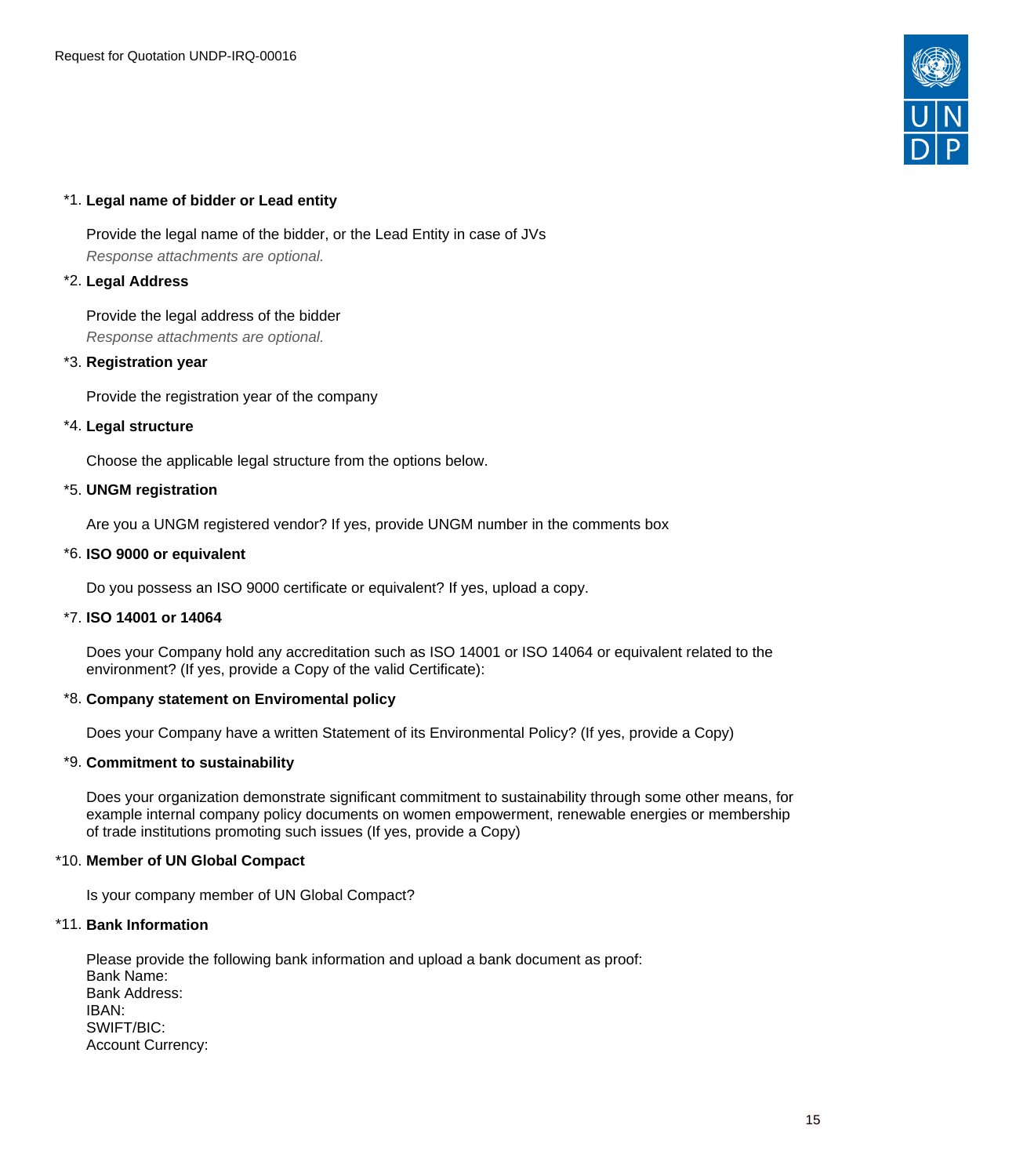

Account number: Response attachments are optional*.*

#### \*12. **Previous relevant experience**

Provide information on most recent 3 relevant contracts, upload table if needed: Name of previous contracts Client & Reference Contact Details including e-mail Contract Value Period of activity Types of activities undertaken

Response attachments are optional*.*

# <span id="page-15-0"></span>**2.5 Section 5. Bidder Declaration**

#### \*1. **Requirements and Terms and Conditions**

Requirements and Terms and Conditions: I/We have read and fully understand the RFQ, including the RFQ Information and Data, Schedule of Requirements, the General Conditions of Contract, and any Special Conditions of Contract. I/we confirm that the Bidder agrees to be bound by them.

#### \*2. **Capacity and capability**

I/We confirm that the Bidder has the necessary capacity, capability, and necessary licenses to fully meet or exceed the Requirements and will be available to deliver throughout the relevant Contract period.

#### \*3. **Ethics**

Ethics: In submitting this Quote I/we warrant that the bidder: has not entered into any improper, illegal, collusive or anti-competitive arrangements with any Competitor; has not directly or indirectly approached any representative of the Buyer (other than the Point of Contact) to lobby or solicit information in relation to the RFQ ;has not attempted to influence, or provide any form of personal inducement, reward or benefit to any representative of the Buyer.

# \*4. **Code of Conduct**

I/We confirm to undertake not to engage in proscribed practices, , or any other unethical practice, with the UN or any other party, and to conduct business in a manner that averts any financial, operational, reputational or other undue risk to the UN and we have read the United Nations Supplier Code of Conduct : https://www.un.org/Depts/ptd/about-us/un-supplier-code-conduct and acknowledge that it provides the minimum standards expected of suppliers to the UN.

#### \*5. **Conflict of Interest**

I/We warrant that the bidder has no actual, potential, or perceived Conflict of Interest in submitting this Quote or entering a Contract to deliver the Requirements. Where a Conflict of Interest arises during the RFQ process the bidder will report it immediately to the Procuring Organisation's Point of Contact.

#### \*6. **Prohibitions and Sanctions**

l/We hereby declare that our firm, its affiliates or subsidiaries or employees, including any JV/Consortium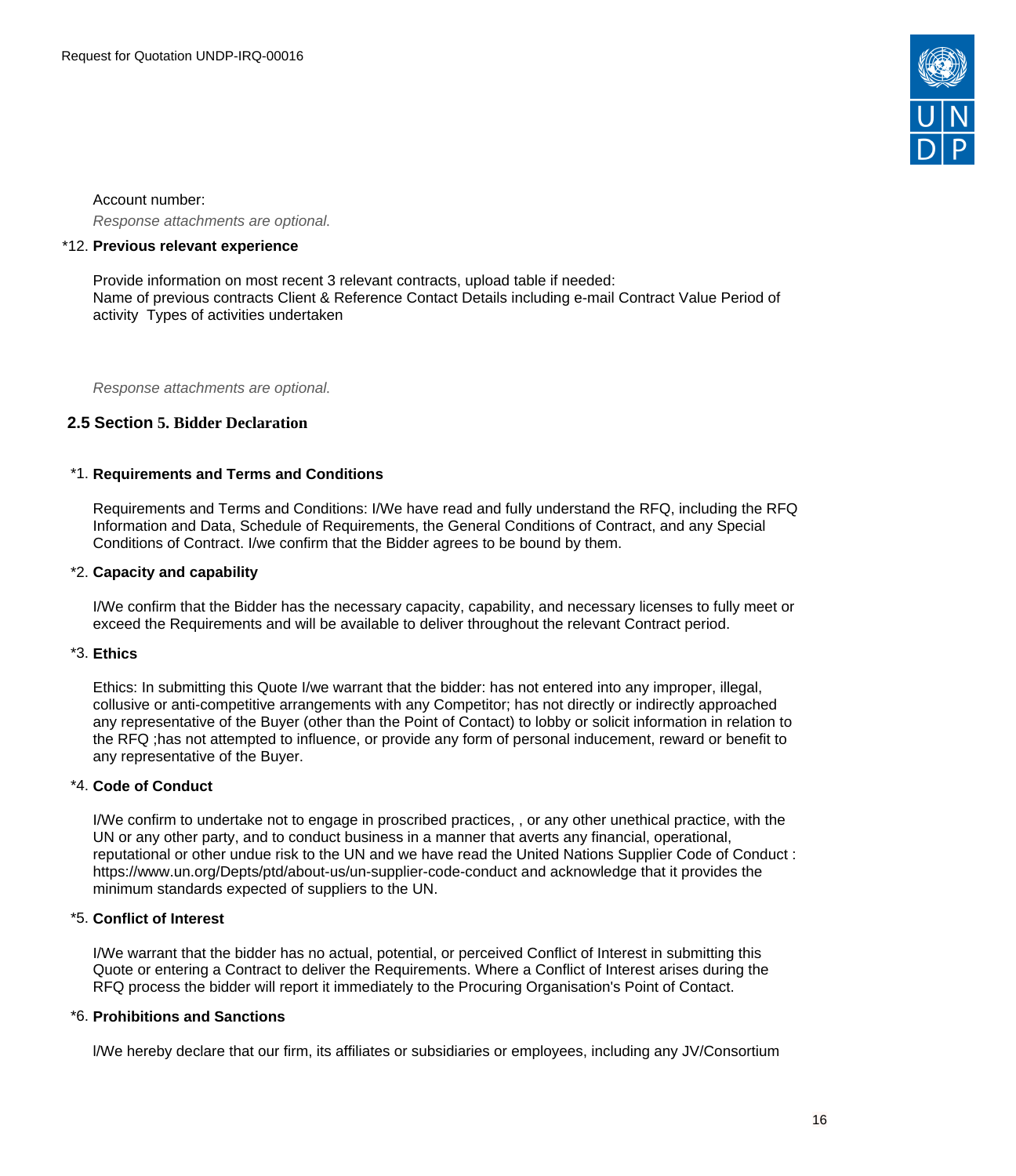

members or subcontractors or suppliers for any part of the contract is not under procurement prohibition by the United Nations, including but not limited to prohibitions derived from the Compendium of United Nations Security Council Sanctions Lists and have not been suspended, debarred, sanctioned or otherwise identified as ineligible by any UN Organization or the World Bank Group or any other international Organization.

# \*7. **Bankruptcy**

l/We have not declared bankruptcy, are not involved in bankruptcy or receivership proceedings, and there is no judgment or pending legal action against them that could impair their operations in the foreseeable future.

# \*8. **Offer Validity Period**

I/We confirm that this Quote, including the price, remains open for acceptance for the Offer Validity.

# \*9. **Acceptance of contract**

I/We understand and recognize that you are not bound to accept any Quotation you receive, and we certify that the goods offered in our Quotation are new and unused.

#### \*10. **Signatory person**

I/We hereby confirm that this offer in the system is submitted by an authorized person from the company and it warrants and agrees that he/she been authorized by the Organization/s to make this declaration on its/their behalf.

# <span id="page-16-0"></span>**2.6 Section 6. Annex 3 - Financial offer**

# 1. **Financial offer**

Kindly use the attached files for submitting your offer

Attachments:

| File Name or URL    | vpe  | Description                           |
|---------------------|------|---------------------------------------|
| Annex-3-TECHNICAL   | File | Annex-3-TECHNICAL AND FINANCIAL OFFER |
| AND FINANCIAL OFFER |      |                                       |